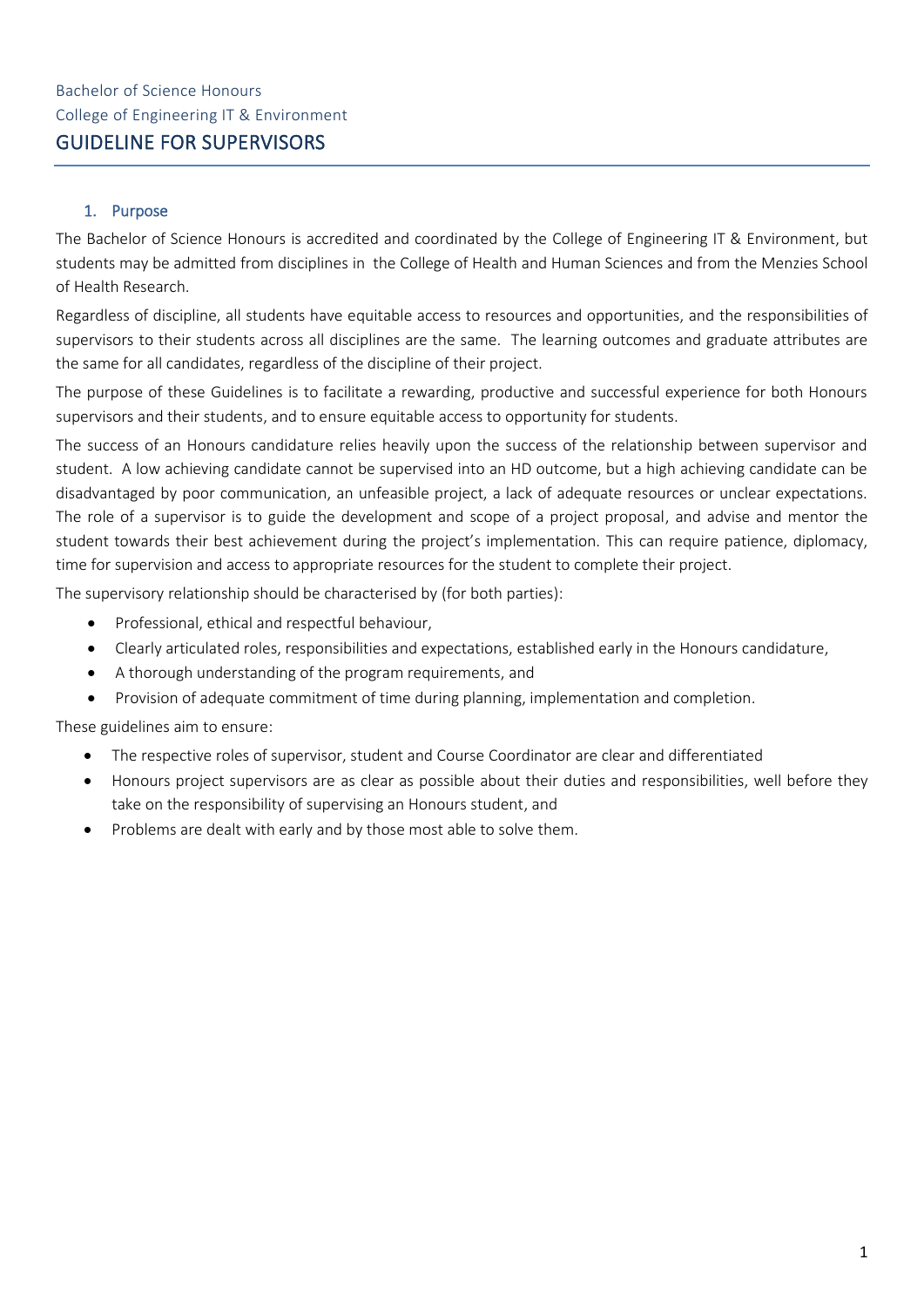Co-supervision is encouraged in order to:

- Manage risk,
- Manage staff workloads,
- Broaden opportunities for students, and
- Create professional development and supervisory training opportunities for staff.

The role of the Course Coordinator is to support the students and supervisor towards a successful completion of the Honours course. The Course Coordinator does not play any role in supervising the student.

Specifically, the role of the Course Coordinator includes:

- Assessing the credentials of applicants and approving admission to the course,
- Providing advice on course rules and policy to ensure they are adhered to,
- Advising on study plans and research training options,
- Approving supervisor agreements and project proposals,
- Convening proposal and final seminars, with the support of supervisors and students,
- Providing advice and direction to the supervisor and student at key times in the process of completing the Course requirements,
- Assisting with any supervision or student conflict issues,
- Considering and approving extension requests, and
- Implementing the thesis examination process.

#### 2. Supporting documentation

In addition to these guidelines, it is expected that prospective Honours supervisors will be familiar with the requirements of the program and will have read and be familiar with the Honours Handbook [https://www.cdu.edu.au/files/2020-03/BSCIH%20Handbook%202020\\_3.pdf](https://www.cdu.edu.au/files/2020-03/BSCIH%20Handbook%202020_3.pdf)

Additional information relevant to Honours can be found in the following locations:

- On the Honours website [https://www.cdu.edu.au/engineering-it-environment/research/science-honours](https://www.cdu.edu.au/engineering-it-environment/research/science-honours-program)[program](https://www.cdu.edu.au/engineering-it-environment/research/science-honours-program)
- In the CDU Common Course Rules <https://www.cdu.edu.au/governance/doclibrary/index.php>
- In the CDU Grading Policy <https://www.cdu.edu.au/governance/doclibrary/index.php>

#### 3. The candidature schedule

An Honours candidature involves the stages described in the following pages, with the timeline for part-time students being pro rata over four semesters.

The College will be promoting the Honours course to promising students throughout their degree. Disciplines chairs are encouraged to also promote opportunities within specific disciplines to their students. Ideally Honours supervisors will have commenced discussions with prospective students well before semester starts – ideally during the preceding semester.

#### 3.1 Initiation and planning

Promotion, topic selection and supervisor appointment: It is expected that prospective Honours supervisors will have a project in mind before agreeing to supervise an Honours student. The timelines are short and the research experience of the candidate will be limited. It is for these reasons that prospective supervisors are requested to provide a brief project summary for publishing on the [Honours website](https://www.cdu.edu.au/engineering-it-environment/research/science-honours-program) . A template for the description of Honours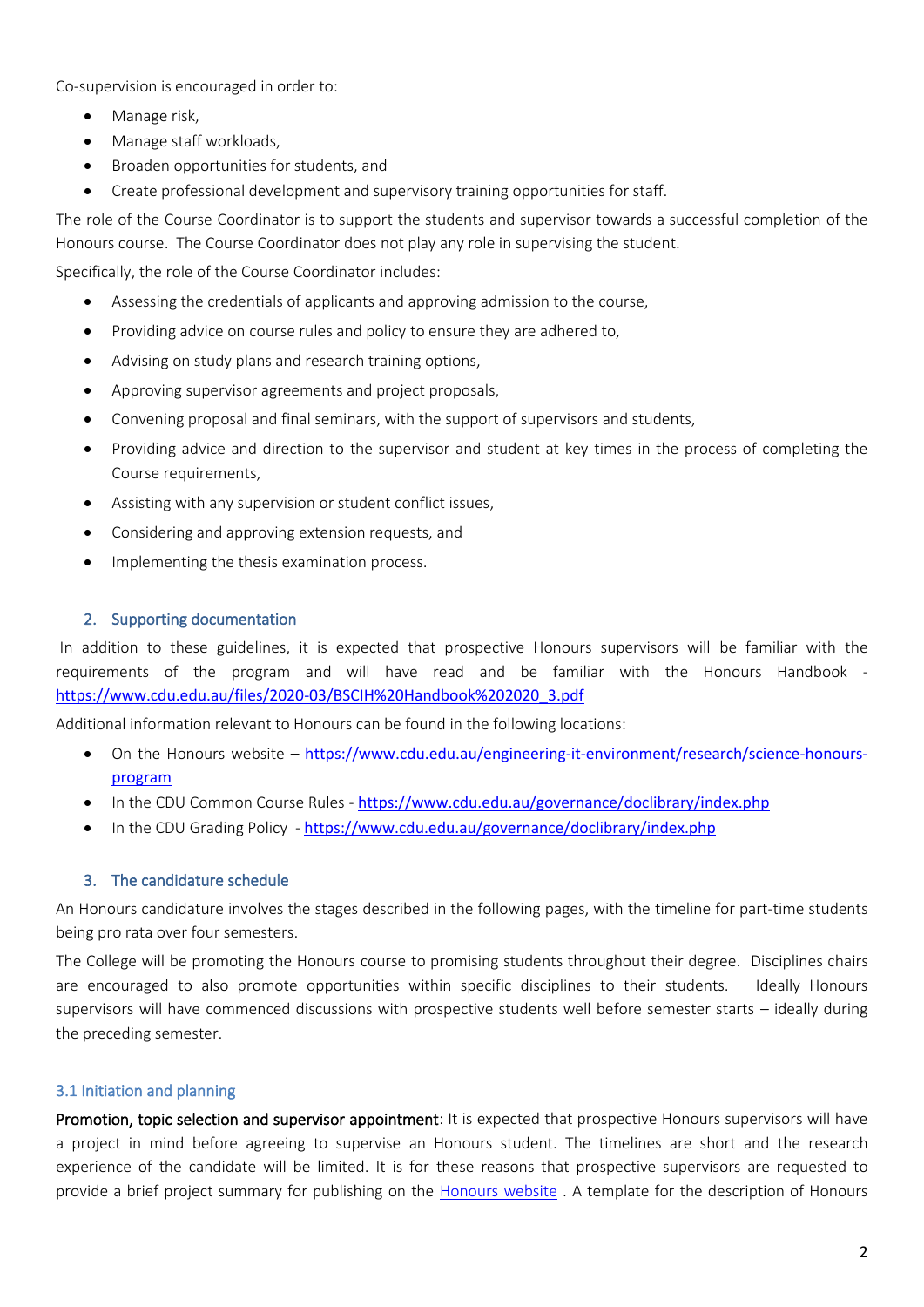projects is provided in Appendix 2. However, students often approach potential supervisors with potential projects, and this should be encouraged where appropriate and where adequate project resources can be identified.

Even if applicants meet the entry requirements, they are only admitted to the course if they have identified a project and a CDU academic who has agreed to supervise them, and the Course Coordinator has formally approved their admission.

Ethics clearances: For those projects requiring Human Ethics and/or Animal Ethics approval, it is expected that supervisors will have considered the time frames required for applications to be considered and approved (see Appendix 1). Delays in ethics clearances can be the cause of unnecessary extension requests during Honours candidatures and can create considerable anxiety to the students. In some cases, it is recommended that students consider deferring commencement until ethics clearances relating to their project have been lodged. Please refer to the Office of Research and Innovation (ORI) website for further information about the process and timelines for ethics clearance applications at [http://www.cdu.edu.au/research/ori/ethics.](http://www.cdu.edu.au/research/ori/ethics)

# 3.2 Admission and enrolment

Admission: Once a student has demonstrated that they meet the course entry requirements and has identified a supervisor and project, the Course Coordinator may approve admission to the course.

Study planning and enrolment: Candidates are required to complete 20 CP (Credit Points) of coursework units and 60 CP of research units. The planned timing for undertaking these units should be discussed with the Course Coordinator and Supervisor early. Honours research units, with the code SCI7xx *Honours Thesis*, cover work on the project, with the specific code used being determined by the discipline of the project. SID403 Research Skills is compulsory for all Honours students. The second course work unit should be chosen, in consultation with the supervisor, to provide research training specifically relevant to the student's discipline or to fill a specific identified need (e.g. training in statistics). A suggested study plan for the course can be found on the CDU website in the Course Catalogue. The students can then enrol in the coursework and research component of their Honours course.

Supervisory agreement: In order to ensure the student is equipped and supported to do the best of their ability with the research, a Supervisory Agreement is developed and signed (Appendix 3). The supervisory agreement is developed using the discipline requirements of the research project, and the experience and qualifications of the student. The Course Coordinator can provide advice to both parties about opportunities that will help to address any skills gaps apparent in the student's background. Students and supervisors are encouraged to consider research training activities while drafting the supervisory agreement. These may include activities such as attending (in person or online) literature searching or database skills, or auditing undergraduate intensives or units. These training activities are not assessable.

For students studying internally on campus, the supervisor will work with the relevant College administration officer to provide access to a desk space, laboratory and/or other facilities in that College, as required for each project.

#### 3.3 Preparing the Research Proposal

During the preparation of the proposal document and presentation, the supervisor will assist the student with advice, regarding:

- Project structure, including hypothesis/aim and objectives,
- Key references,
- Methods and approach to be used,
- Realistic and suitable timeframes to complete each stage of the project,
- Required resources and where to access them,
- Editing of the proposal document, and
- Design and content of the proposal seminar presentation, including attending at least one rehearsal.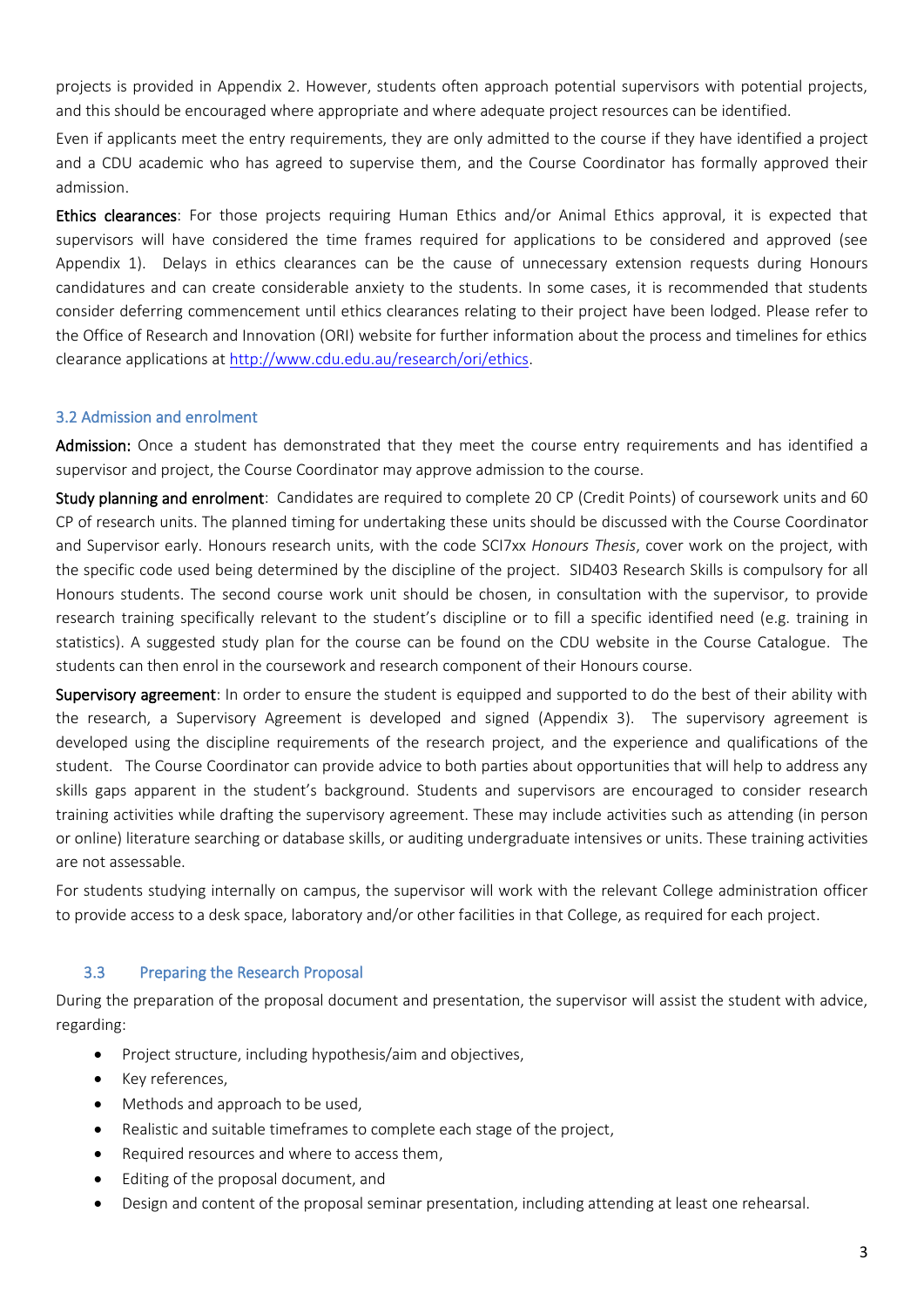The Supervisor will communicate regularly with the student during the preparation of the proposal (e.g. weekly meetings or phone appointments, as negotiated and agreed by both parties). The Supervisor will provide comments on proposal drafts (typically between 1 and 3 drafts), up to the point of submission to the Course Coordinator.

The research proposal will include a timeline for stages of the research. This should be revisited frequently by student and supervisor to make sure adequate progress is maintained during candidature. The proposal should also include a list of all the resources needed for the successful completion of the project, indicating those that can be provided by the Supervisor and those that must be sought from elsewhere. During preparation of the research proposal the supervisor should determine if the student requires assistance with academic writing and communication. If so, the supervisor should insist the student has an assessment by ALLSP and include recommendations for workshop attendance in the Supervisory Agreement.

The Course Coordinator will provide feedback on the proposal and proposal seminar to both the Student and Supervisor. If the Course Coordinator does not believe the proposal meets the approval criteria (Appendix 4), the student may be advised to:

- Withdraw from the BSc (Hons) course and consider transferring to an alternative course
- Withdraw from the BSc (Hons) course and to re-enrol in the future, after further development of research skills or project development
- Reconsider their proposal and /or presentation and be given further time to prepare; an extension to the thesis submission date may also be considered at this time.

# 3.4 Undertaking the research

It is expected that the supervisor will provide appropriate training, assistance and support to the student during the development of practical activities and in the early stages of data collection – for example by attending an initial field trip, advising on project establishment, attending meetings to arrange clinical participation, interviews or testing etc. If progress is consistently slow and deadlines are not being met, supervisor and student should first attempt to identify why this is and remedy the situation, then consider calling on advice from the Course Coordinator if needed.

The supervisor will meet regularly (weekly or fortnightly, as agreed and depending on enrolment status) with the student to:

- provide advice on design and analysis for the study,
- recommend literature,
- help the student plan practical work (if applicable), such as field work, clinical work, lab work, interviews etc.,
- ensure formal approval of required fieldwork paper work or ethics clearances
- discuss progress of field work and early results as the project is implemented,
- help to resolve any complications that may occur (such as changes to methodology that may become necessary once the primary research has commenced)
- provide general support for the student on all matters relating to the research project
- discuss feed-back on written materials,
- review the project timeline and advise the student on how to meet it,
- monitor budget and expenditure, and
- review the proposed thesis structure.

# 3.4 Expenditure of operational funds

Each student is eligible to claim up to \$600 from the College of Engineering IT & Environment for operational expenses related to their project. It is the supervisor's responsibility to source and provide any additional operational funds (i.e. > \$600) if required.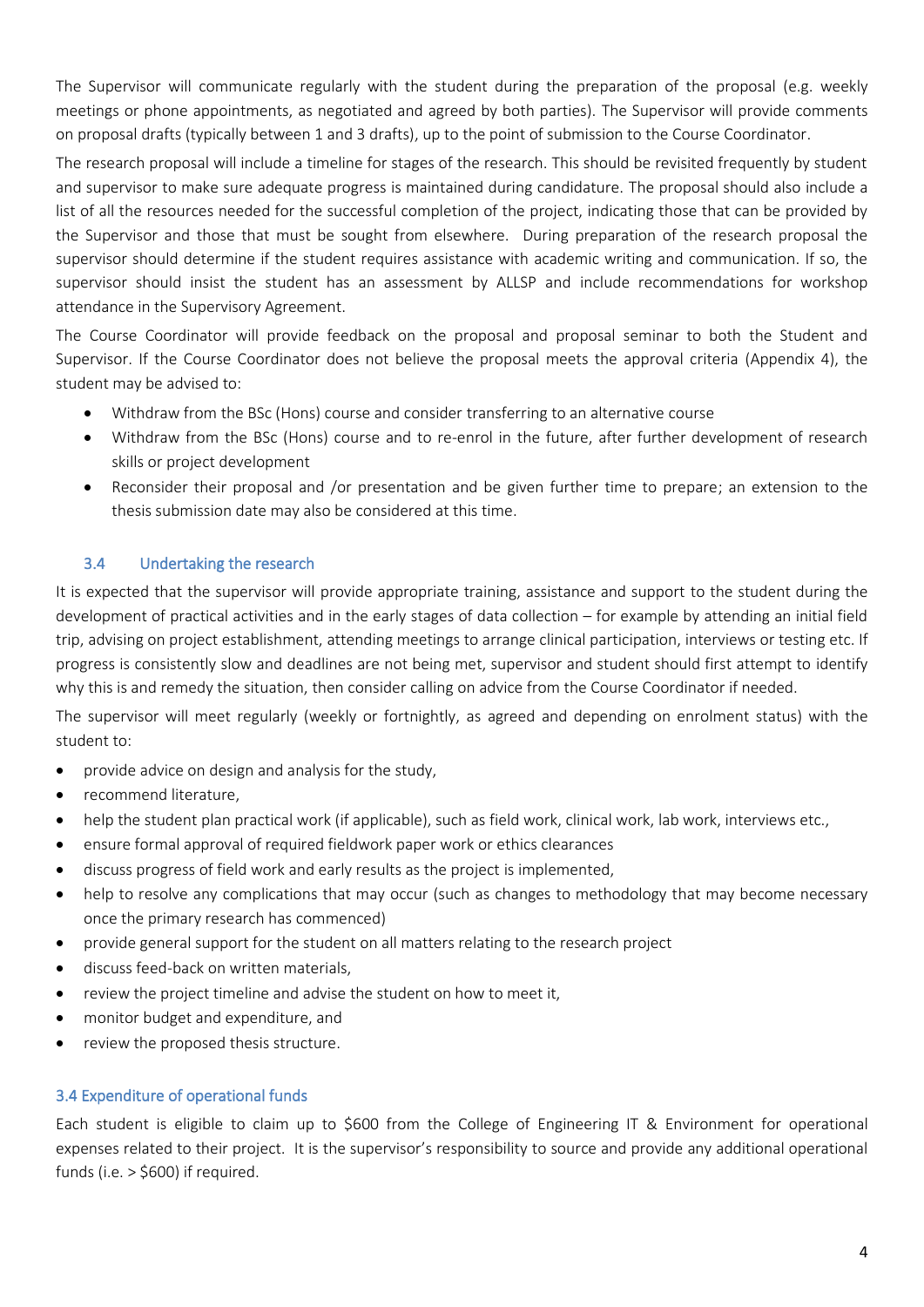All expenditure has to be approved by the Supervisor. Once approved expenses will be reimbursed by the College up to the value of \$600. If you or your student requires a tally of expenses, please email [CEITE-admin-ops](mailto:CEITE-admin-ops-services@cdu.edu.au)[services@cdu.edu.au](mailto:CEITE-admin-ops-services@cdu.edu.au)

Equipment purchased during the honours project from CDU funds remains the property of the University at completion of the project.

#### 3.5 Work Health and Safety and related matters

Any laboratory, field work or clinical activities undertaken under the auspices of an Honours project must be approved according the WHS procedures and policies. Documents can be requested from [riel@cdu.edu.au](mailto:riel@cdu.edu.au)

Travel requests and all other documentation related to field work and travel must be completed by the student, and then checked and authorised by the supervisor and approved by the College Dean of that student's discipline, before processing.

#### 3.6 Preparation for thesis submission

Preparation for thesis submission: This is often a stressful period for both student and supervisor. Regular meetings are recommended, so that the supervisor can provide feedback and advice throughout this critical stage. Outside of meetings, the supervisor will spend considerable time reading and providing comments on drafts of the thesis. It is not the role of the supervisor to re-write sections of the thesis, as the thesis needs to be the students own independent work. However, the supervisor will provide specific constructive feedback on completed written work which may include and examples of writing style, suggestions on the structure and sequence of writing, suggestions on where more (or less) information is required It is expected that students will endeavour to work actively to improve their drafts based on the feedback provided. It is strongly recommended that writing the thesis starts early, for example a draft of the methods can be written before the field work is commenced (and is a great basis for discussion with the supervisor) and then amended as necessary while results are being collected and analysed and while everything is fresh in the memory. Similarly a draft of the Introduction can be completed during the data collection phase. This approach can also help the student and supervisor develop a common view about the required writing style, referencing and layout. Students are encouraged to provide drafts of sections of the thesis to their supervisors as early as possible and should expect several cycles of drafts and feedback on each section before submission. This needs to be factored into timelines.

Final seminar: The Supervisor will advise the student on the content and design of the final results seminar. They will attend at least one rehearsal as well as the actual presentation, where possible. The supervisor will assist the student to integrate feed-back received at the seminar into their final thesis, as appropriate. The supervisor will invite discipline colleagues to the seminar to assist with the provision of feed-back and ensure appropriate staff attendance for marking of the seminar. The College will arrange and promote the seminar. At least 5 staff markers are required.

## 3.7 Submission

While there is no formal process of sign-off by the supervisor ahead of thesis submission, the supervisor will provide feed-back on drafts of individual chapters and is expected to have reviewed the final draft of the whole thesis prior to submission. The student and supervisor need to discuss and agree on appropriate timelines for submission of a final draft (of the whole thesis or this can be of different sections) that will allow time for the supervisor to provide feedback and the student to incorporate into the thesis.

Completed theses ready for examination are emailed to the College admin team [CEITE-admin-ops](mailto:CEITE-admin-ops-services@cdu.edu.au)[services@cdu.edu.au](mailto:CEITE-admin-ops-services@cdu.edu.au) and copied to the Course Coordinator.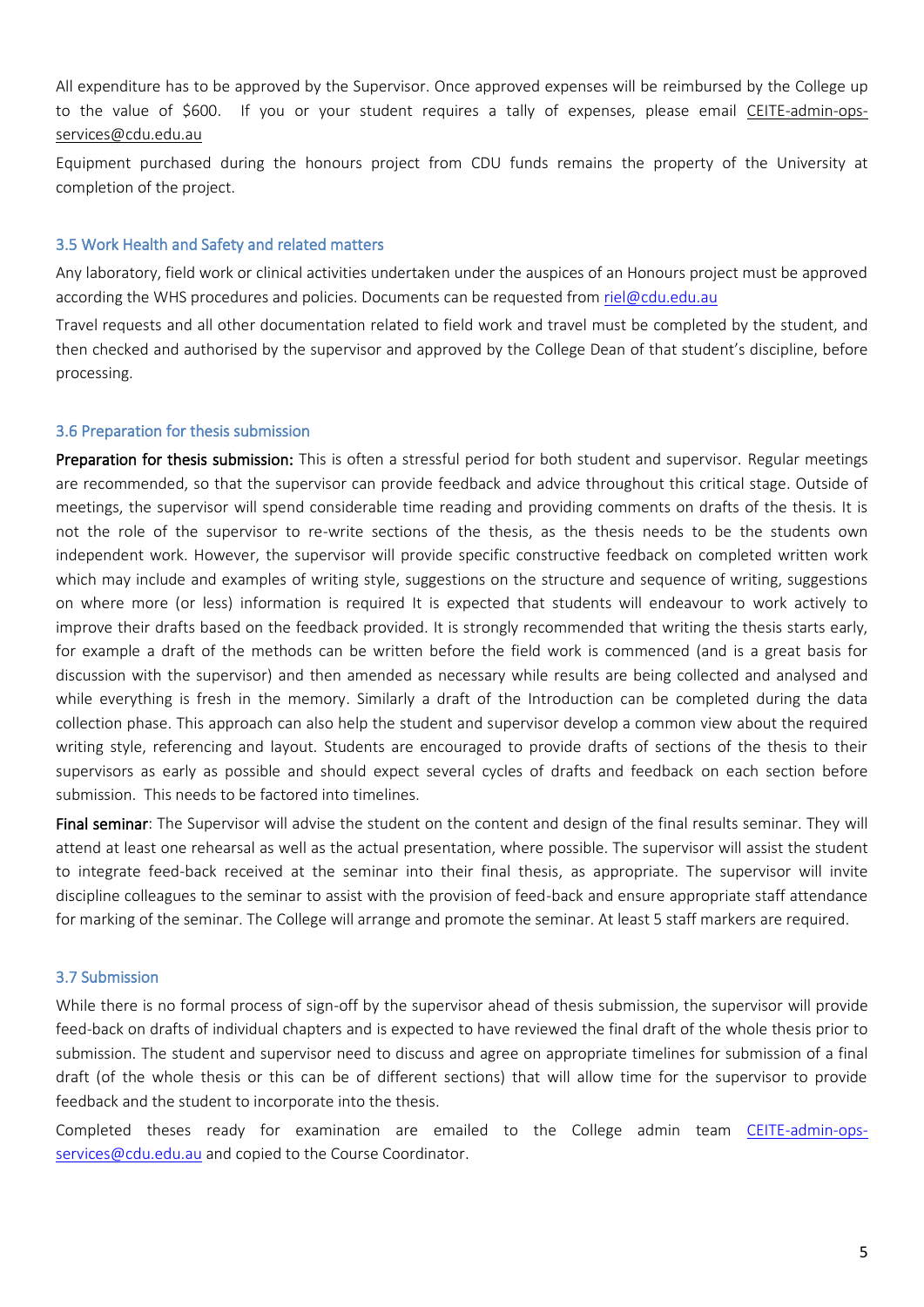# 3.8 Extension Policy

A common submission date is set for all students completing their thesis in a given semester (Appendix 1). If an extension is required, it must be requested and substantiated in writing to the Course Coordinator.

For extensions of up to two days and due to minor logistical or other reasons, these may be requested via email and sent to the Course Coordinator. The Course Coordinator has the authority to approve (or not) these requests.

For longer extensions, the student must complete an extension request form, and seek the support of their supervisor (Appendix 5). This request must be sent to the Course Coordinator, who will provide a recommendation to submit to the College Dean for approval.

## 3.9 Examination

By the time of the final seminar, the supervisor, in consultation with the student will have identified three potential examiners (one as back up), checked directly with them on their availability and provided their names and contact details to the Course Coordinator.

No examiner shall have participated in the supervision of the candidate and at least one examiner shall be external to the College. In exceptional circumstances, where a case can be made that it is not possible to obtain an external examiner, and that an examiner internal to the College should be appointed, this case may be presented in writing to the College Dean.

Criteria for a suitable examiner include:

- Suitable research qualification (e.g. at least Honours and appropriate research experience),
- Knowledge and expertise in the topic of the thesis,
- Familiarity with the requirements of an honours degree,
- An absence of any conflict of interest with the supervisor(s), the student or the approach taken in the work,
- Awareness of the educative role of the examination process,
- Someone whose opinion is valued by the student,
- Availability to examine within a reasonable time frame, and
- At least one examiner external to CDU.

It is the supervisor's responsibility to contact potential examiners to check that they are available and willing to serve as an examiner.

Supervisors need to provide names and contact details of the three individuals two examiners and one back-up examiner) they have arranged to examine the thesis. They should be expecting to receive a copy of the thesis for examination once it has been submitted by the student. Where possible, we ask that examiners are able to return the marking sheet (and annotated thesis if they wish) within 3 weeks.

Examiner information required:

- Name
- Email
- Phone
- **Position**

#### Please send to [CEITE-admin-ops-services@cdu.edu.au](mailto:CEITE-admin-ops-services@cdu.edu.au) and copy in brett.murphy@cdu.edu.au

The examination process is the responsibility of the Course Coordinator.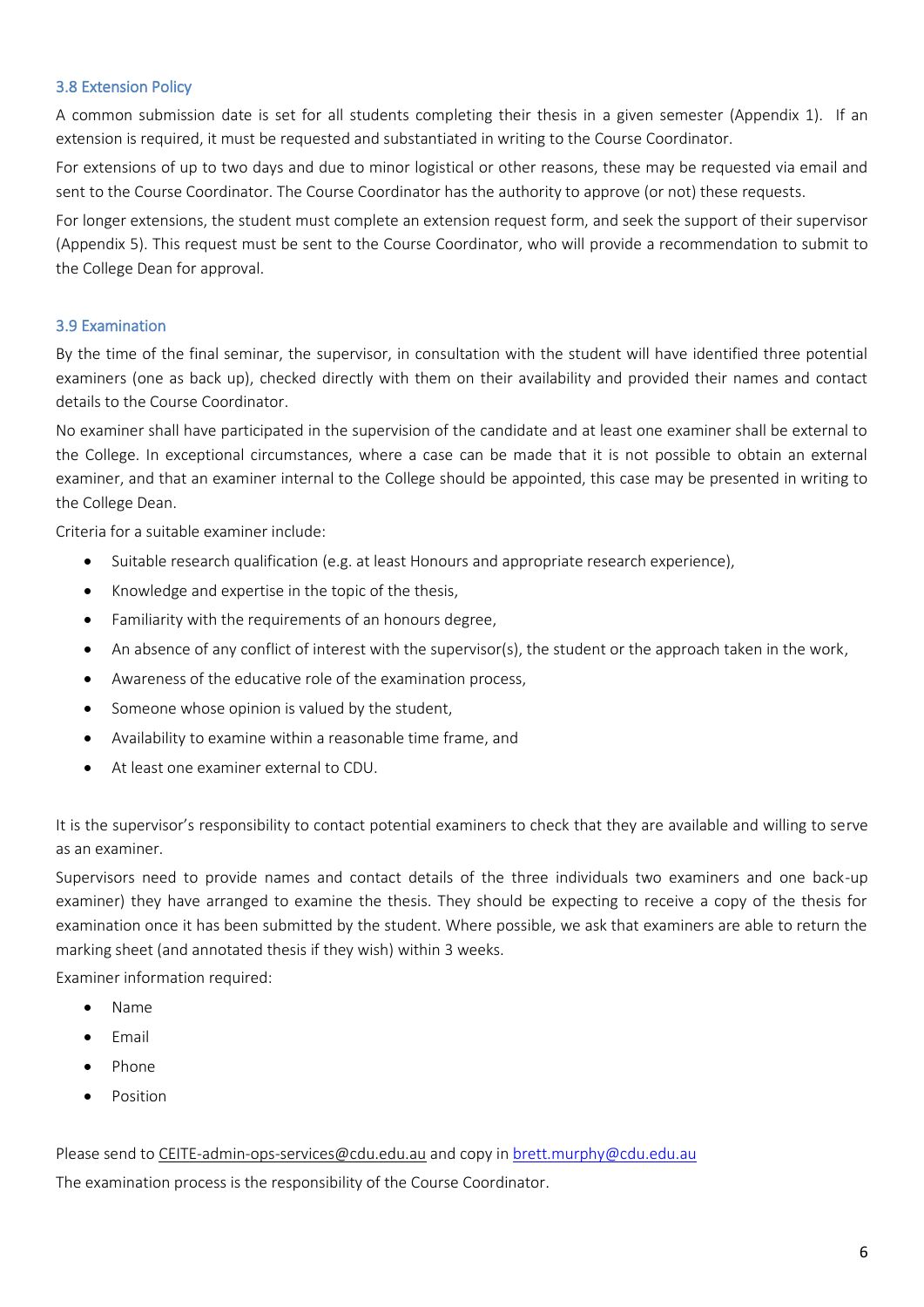When the assessment mark of the two examiners differs by more than 10%, the thesis will be sent to a third examiner and the average of the three marks will be the final thesis mark.

*Document prepared by Honours Advisory Group*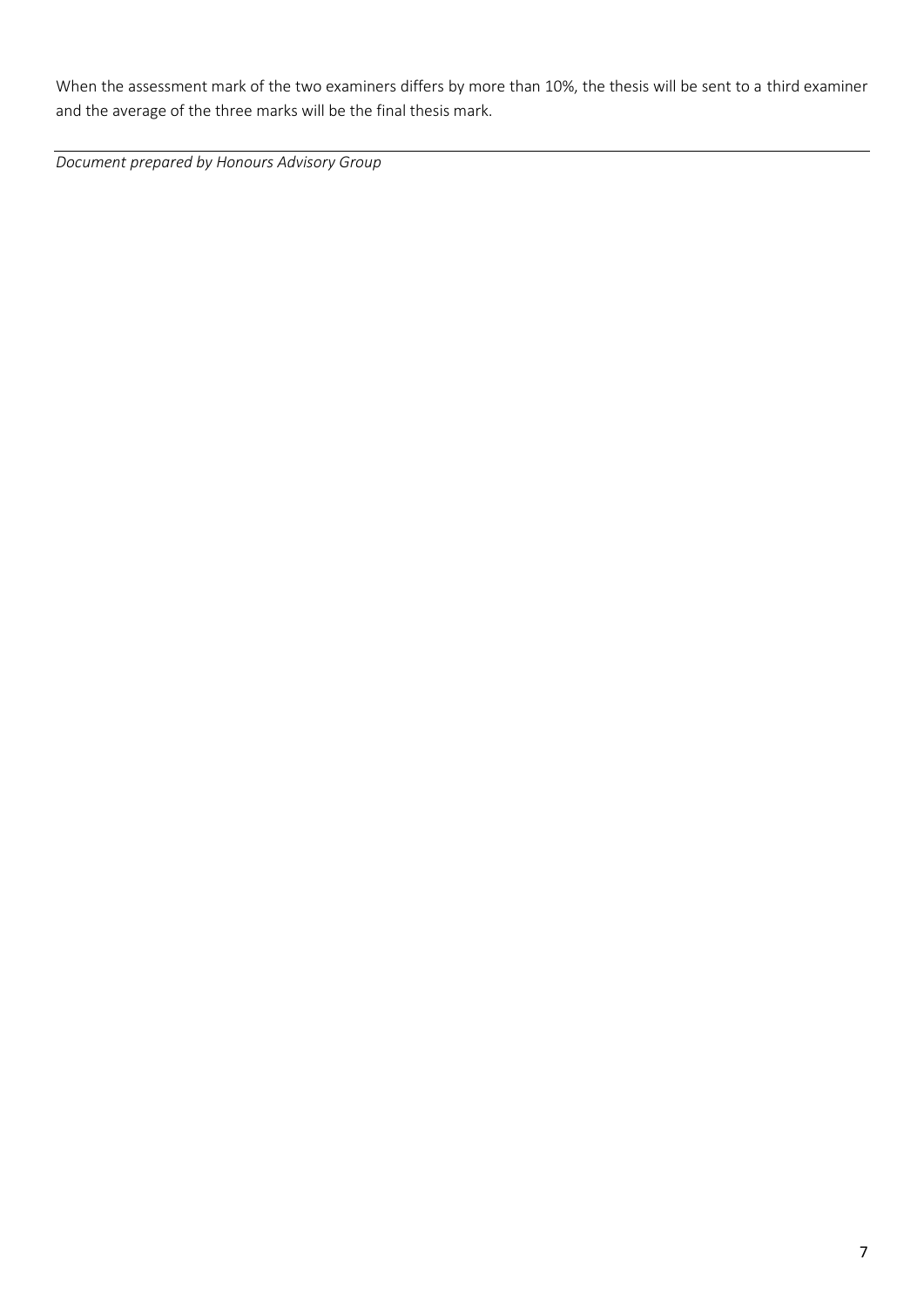# Appendix 1: Schedule for Bachelor of Science Honours candidature Appropriate for a full-time student completing in two semesters (part-time students normally complete over four semesters).

| <b>DATE</b>                                                 | <b>PHASE</b>                                | <b>ACTIONS</b>                                                                                                                                                                                                                                                                                                                                                                                                                                                                                                                                                                                                                                                                                                      | <b>RESPONSIBILITY</b>                                                                                                                                               |
|-------------------------------------------------------------|---------------------------------------------|---------------------------------------------------------------------------------------------------------------------------------------------------------------------------------------------------------------------------------------------------------------------------------------------------------------------------------------------------------------------------------------------------------------------------------------------------------------------------------------------------------------------------------------------------------------------------------------------------------------------------------------------------------------------------------------------------------------------|---------------------------------------------------------------------------------------------------------------------------------------------------------------------|
| Well<br>prior to<br>comme<br>ncemen<br>t of<br>semeste<br>r | Initiation &<br>planning                    | Frame project idea and publish on Hons website - applicants can<br>approach staff in the field of interest to see if a project is available<br>or possible. They do not necessarily have to do an advertised<br>project.<br>Draft Animal Ethics and/or Human Ethics applications<br>Review Ethics committee meeting dates to ensure project<br>approval will allow enough time to implement the project                                                                                                                                                                                                                                                                                                             | Supervisor                                                                                                                                                          |
|                                                             |                                             | Review relevant Honours project offerings of Honours<br>$\bullet$<br>website, or contact staff working in the discipline of interest<br>Discuss project with prospective supervisor (several projects<br>and supervisor may be considered ahead of final decision)<br>Contact Hons Course Coordinator to notify of intention to<br>enrol<br>Finalise project choice                                                                                                                                                                                                                                                                                                                                                 | Student                                                                                                                                                             |
| Prior to<br>Comme<br>ncemen<br>t of<br>semeste<br>r         | Preparing for<br>admission and<br>enrolment | Develop enrolment plan (i.e. selection of coursework units)<br>$\bullet$<br>Confirm appointment of supervisor<br>$\bullet$<br>Apply for Course admission via SATAC<br>$\bullet$<br>CC approves admission<br>$\bullet$<br>Enrol in first coursework unit(s)<br>$\bullet$<br>Enrol in first research unit(s)<br>Finalise access to resources (desk space, laboratory space) in<br>$\bullet$<br>relevant College,                                                                                                                                                                                                                                                                                                      | Student<br>$\bullet$<br>Supervisor<br>$\bullet$<br>Course<br>$\bullet$<br>Coordinator<br>can provide<br>advice<br>Relevant<br>$\bullet$<br>College admin<br>officer |
| Semest<br>er 1<br>Weeks<br>$1 - 7$                          | Preparing<br>Research<br>Proposal           | Literature research<br>$\bullet$<br>Seek advice on approach, design, methods, analysis etc. for<br>$\bullet$<br>your study<br>Review progress on ethics permissions<br>$\bullet$<br>Hurdle assessment: Finalise research proposal and submit to<br>Course Coordinator for evaluation (Week 3)<br>Complete Supervisory Agreement, including at least two (2)<br>$\bullet$<br>research training requirements, list of coursework units<br>selected, other workshops as required, meeting schedule etc.<br>Finalise ethics approvals, if required<br>$\bullet$<br>Confirm project timeline<br>$\bullet$<br>Hurdle assessment: Present proposal seminar (Weeks 4-6)<br>Course requirement: Commence coursework unit (s) | Student<br>$\bullet$<br>Supervisor<br>$\bullet$<br>Course<br>$\bullet$<br>coordinator<br>provides<br>evaluation                                                     |
| Semest<br>er 1<br>Weeks<br>$3 - 15$                         | Research                                    | Work on project<br>Regular meetings with supervisor(s)<br>Regular review of project timeline<br>$\bullet$<br>Attend workshops as per supervisory agreement<br>Start thinking about thesis structure<br>Enrol in second course work unit                                                                                                                                                                                                                                                                                                                                                                                                                                                                             | Student<br>Supervisor                                                                                                                                               |
| Semest<br>er 2<br>Weeks<br>$1 - 11$                         | Research                                    | Work on project<br>Regular meetings with supervisor(s)<br>Regular review of project timeline<br>Attend workshops as per supervisory agreement<br>Work on thesis structure                                                                                                                                                                                                                                                                                                                                                                                                                                                                                                                                           | Student<br>Supervisor                                                                                                                                               |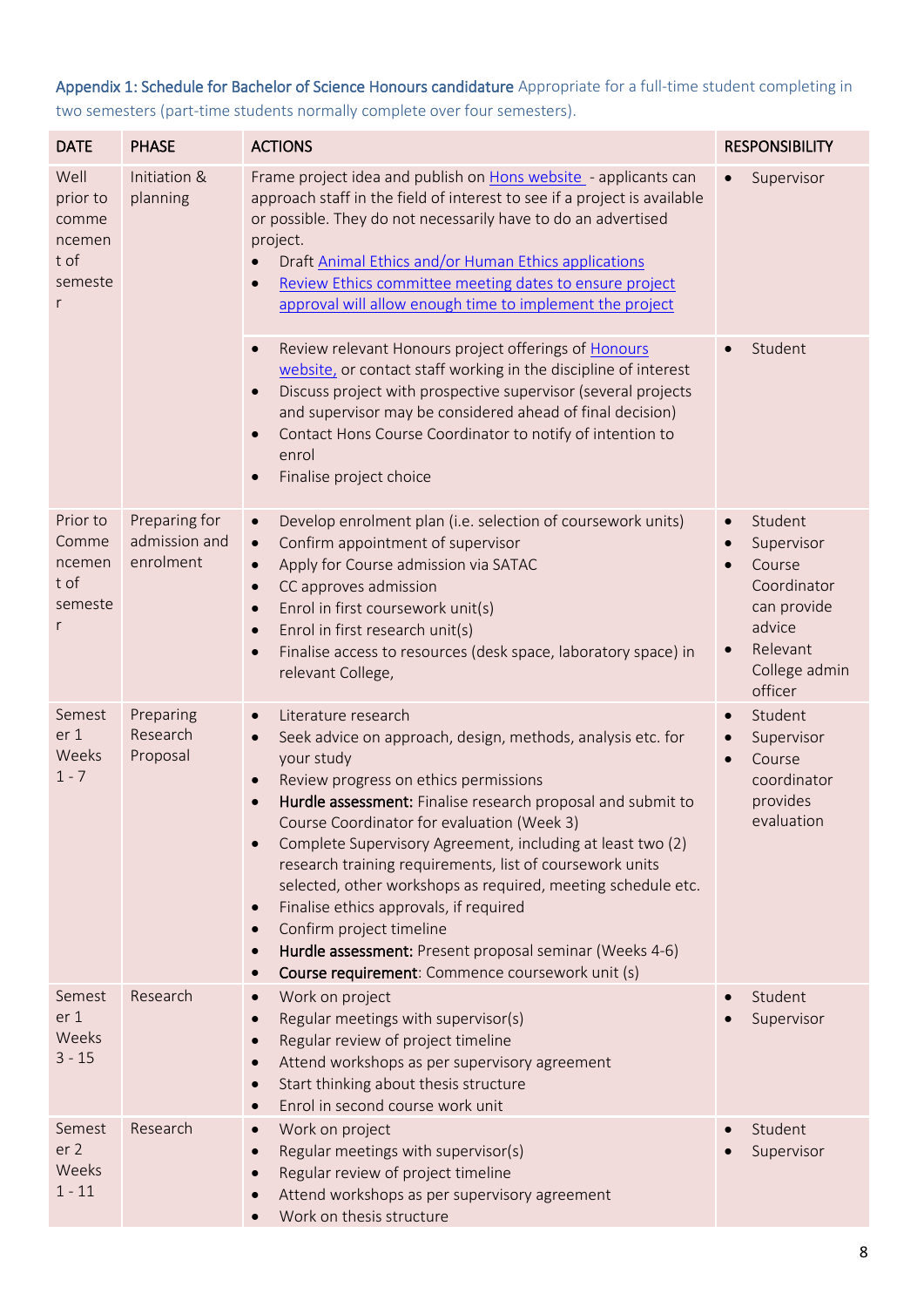|                                                 |                                         | Write thesis<br>$\bullet$                                                                                                                                                                                                                                                                                                                                                                                                                                                                                                                                                                                                                          |                                                 |
|-------------------------------------------------|-----------------------------------------|----------------------------------------------------------------------------------------------------------------------------------------------------------------------------------------------------------------------------------------------------------------------------------------------------------------------------------------------------------------------------------------------------------------------------------------------------------------------------------------------------------------------------------------------------------------------------------------------------------------------------------------------------|-------------------------------------------------|
| Semest<br>er <sub>2</sub><br>Weeks<br>$11 - 13$ | Submission<br>preparation               | Research assessment item: Final project presentation<br>$\bullet$<br>Potential seminar markers invited to seminar by supervisor<br>$\bullet$<br>(CC notified) ; seminar arranged and promoted by CEITE; at<br>least 5 examiners required<br>Potential thesis examiners identified and names provided to<br>$\bullet$<br>Course Coordinator                                                                                                                                                                                                                                                                                                         | Student<br>Supervisor<br>$\bullet$              |
| Semest<br>er <sub>2</sub><br>Week<br>15         | Submission                              | Integrate feed-back from seminar (as appropriate), collate and<br>$\bullet$<br>submit thesis.<br>Research assessment item: Thesis submission on the Monday<br>$\bullet$<br>of Week 15 of semester                                                                                                                                                                                                                                                                                                                                                                                                                                                  | Student<br>$\bullet$<br>Supervisor<br>$\bullet$ |
| After<br>submiss<br>ion                         | Examination,<br>Submission of<br>grades | Thesis dispatched to examiners<br>$\bullet$<br>Completion of hurdle assessments confirmed<br>$\bullet$<br>Coursework marks collated from unit coordinators<br>$\bullet$<br>Seminar marks collated from final presentation<br>$\bullet$<br>Thesis marks collated from examiners reports<br>$\bullet$<br>Finals course mark and Class calculated (and moderated by<br>$\bullet$<br>appropriate academic staff).<br>Graduand Selection Report submitted to Academic Liaison<br>$\bullet$<br>Unit (ALU)<br>Student, supervisor notified of final result<br>$\bullet$<br>Student permission sought regarding thesis lodgement in<br>$\bullet$<br>eSpace | Course<br>$\bullet$<br>Coordinator              |
|                                                 | Consider<br>publication                 | In some cases an honours project may be suitable for<br>$\bullet$<br>publication. Students are strongly encouraged to discuss this<br>with their supervisor and, if the research is appropriate, to<br>make a plan for how to progress the work toward publication<br>in collaboration with the supervisor following Honours.                                                                                                                                                                                                                                                                                                                      | Student and<br>$\bullet$<br>Supervisor          |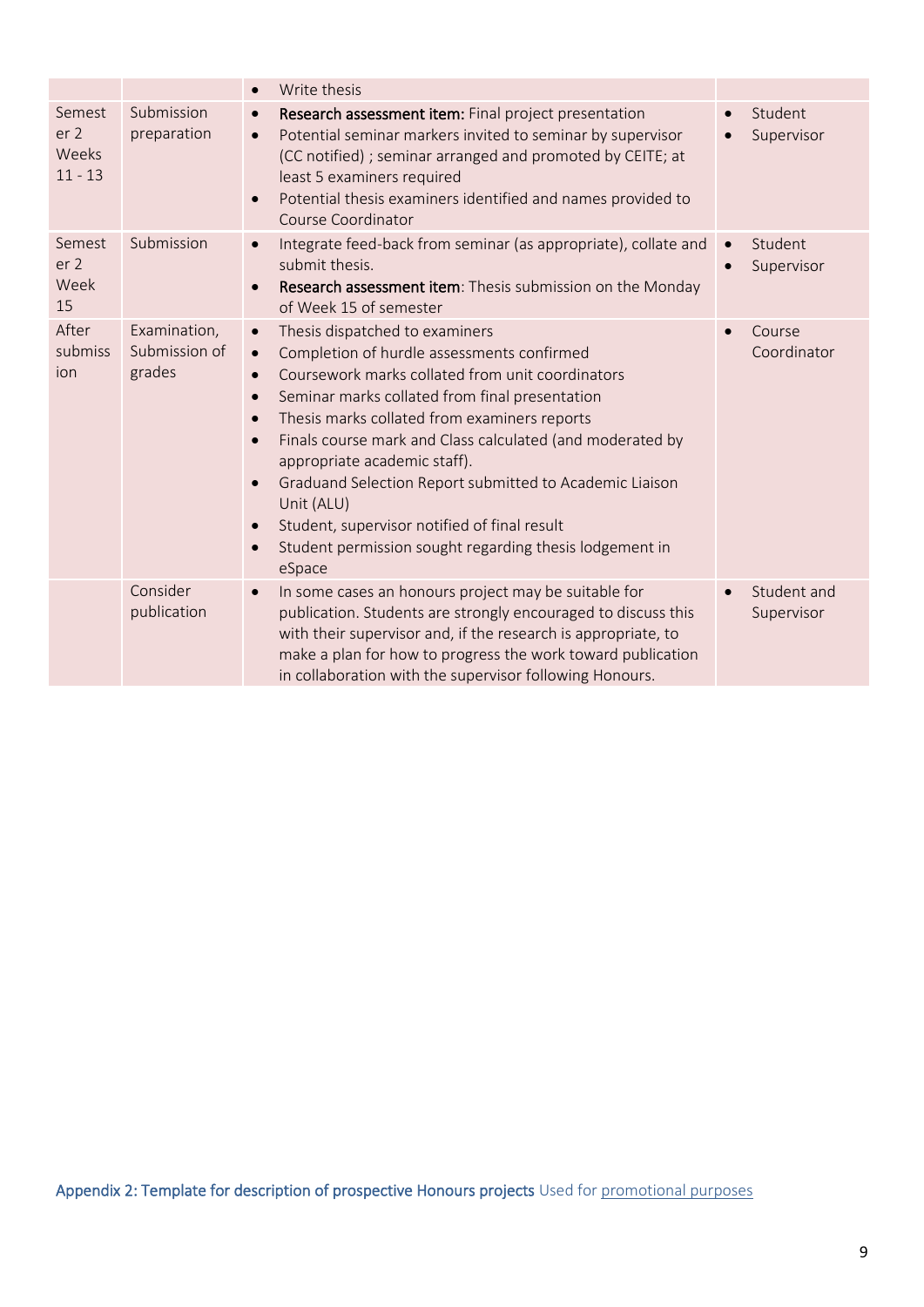# Honours: Potential Project Outline

| Project Title:<br>(required)                    |                                                        |
|-------------------------------------------------|--------------------------------------------------------|
| Supervisor/s:<br>(required)                     |                                                        |
| Contact<br>Details: (required)                  |                                                        |
| Location:<br>(required)                         |                                                        |
| Project timeline:<br>(if relevant to project)   | e.g. project must be completed by December 2020        |
| of<br>project:<br>Synopsis<br>(short paragraph) |                                                        |
| Ethics clearance:<br>(required)                 | Not applicable / in preparation / submitted / approved |
| Scholarship/funding:<br>(if available)          |                                                        |
| skills<br>Necessary<br>or<br>knowledge:         |                                                        |
| Methodological<br>approach:                     |                                                        |

*Email completed outline of potential project to* [CEITE-admin-ops-services@cdu.edu.au](mailto:CEITE-admin-ops-services@cdu.edu.au) *at any time for promotion via the Honours website*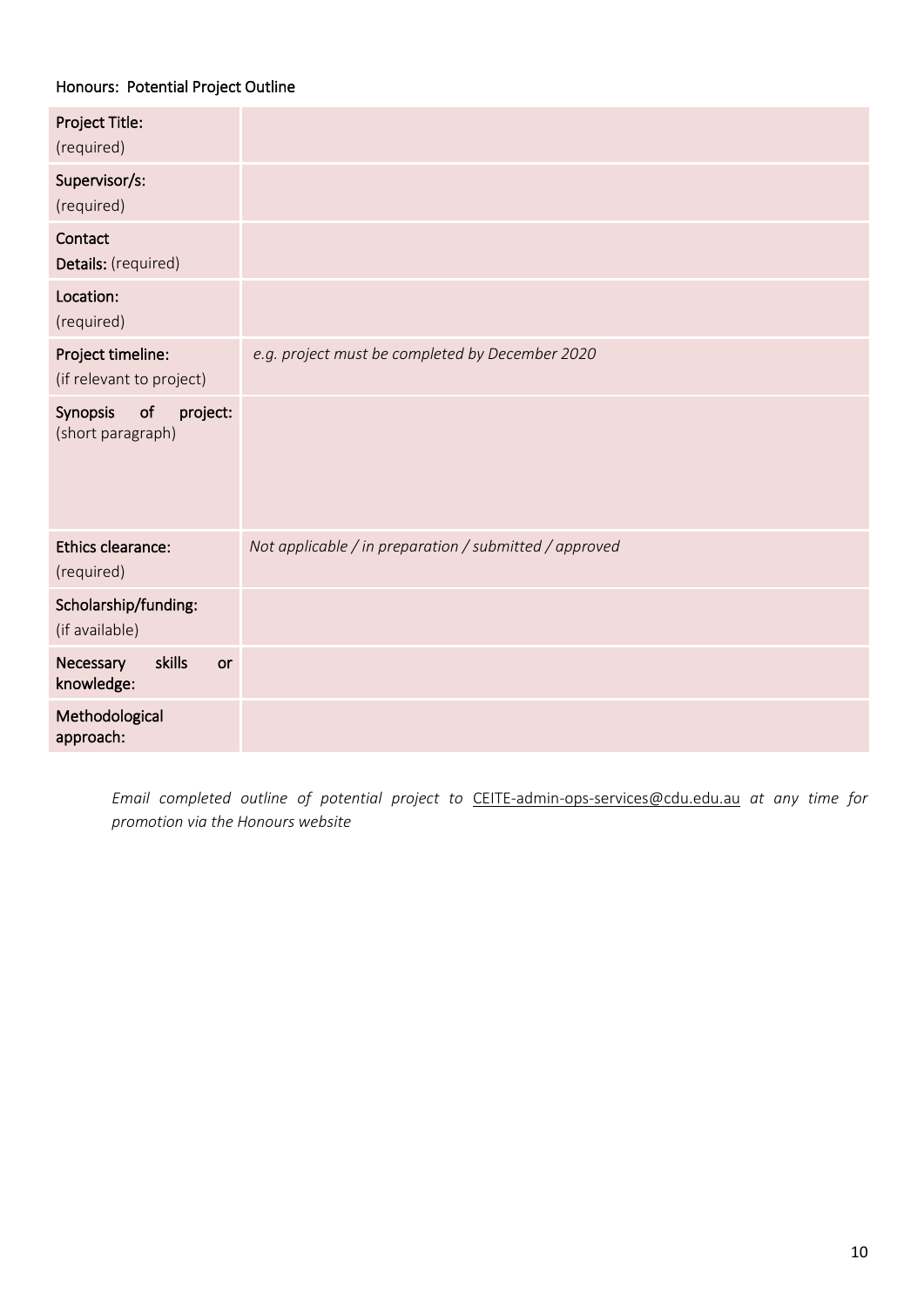# Supervisor Agreement Form

# Bachelor of Science Honours

The following information should be completed by the Student and Primary Supervisor at the commencement of the BSCI Honours course.

| Student name:                                                                                                      | Student ID:                                   |  |
|--------------------------------------------------------------------------------------------------------------------|-----------------------------------------------|--|
| Project title:                                                                                                     |                                               |  |
|                                                                                                                    |                                               |  |
|                                                                                                                    |                                               |  |
|                                                                                                                    |                                               |  |
| Name of Principle Supervisor:                                                                                      |                                               |  |
| Additional Supervisor:                                                                                             |                                               |  |
| Specialist elective unit (code and title):                                                                         |                                               |  |
| If required, additional research training activities identified by the students, supervisor or course coordinator: |                                               |  |
|                                                                                                                    |                                               |  |
|                                                                                                                    |                                               |  |
| Meeting arrangements: e.g frequency, responsibility, arrangements for meeting notes etc                            |                                               |  |
|                                                                                                                    |                                               |  |
|                                                                                                                    |                                               |  |
|                                                                                                                    |                                               |  |
| Supervisor has read the guidelines for supervisors and                                                             | Student has read Honours handbook and the the |  |

| <b>Sapervisor has read the guidemnes for sapervisors and</b> | <u>Stadent nas rega ribhbars nanabook and the the</u> |
|--------------------------------------------------------------|-------------------------------------------------------|
| Honours handbook $\Box$ yes $\Box$ no                        | guidelines for supervisors $\Box$ yes $\Box$ no       |
| Principle supervisor signature:                              | Student signature:                                    |
| Date:                                                        | Date:                                                 |

Completed Supervisory Agreement should be emailed to [CEITE-admin-ops-services@cdu.edu.au](mailto:CEITE-admin-ops-services@cdu.edu.au) no later than the end of Week 3 of student's first semester of enrolment*.*

College of Engineering, IT & Environment T 08 8946 6904 E [CEITE-admin-ops-services@cdu.edu.au](mailto:CEITE-admin-ops-services@cdu.edu.au) W cdu.edu.au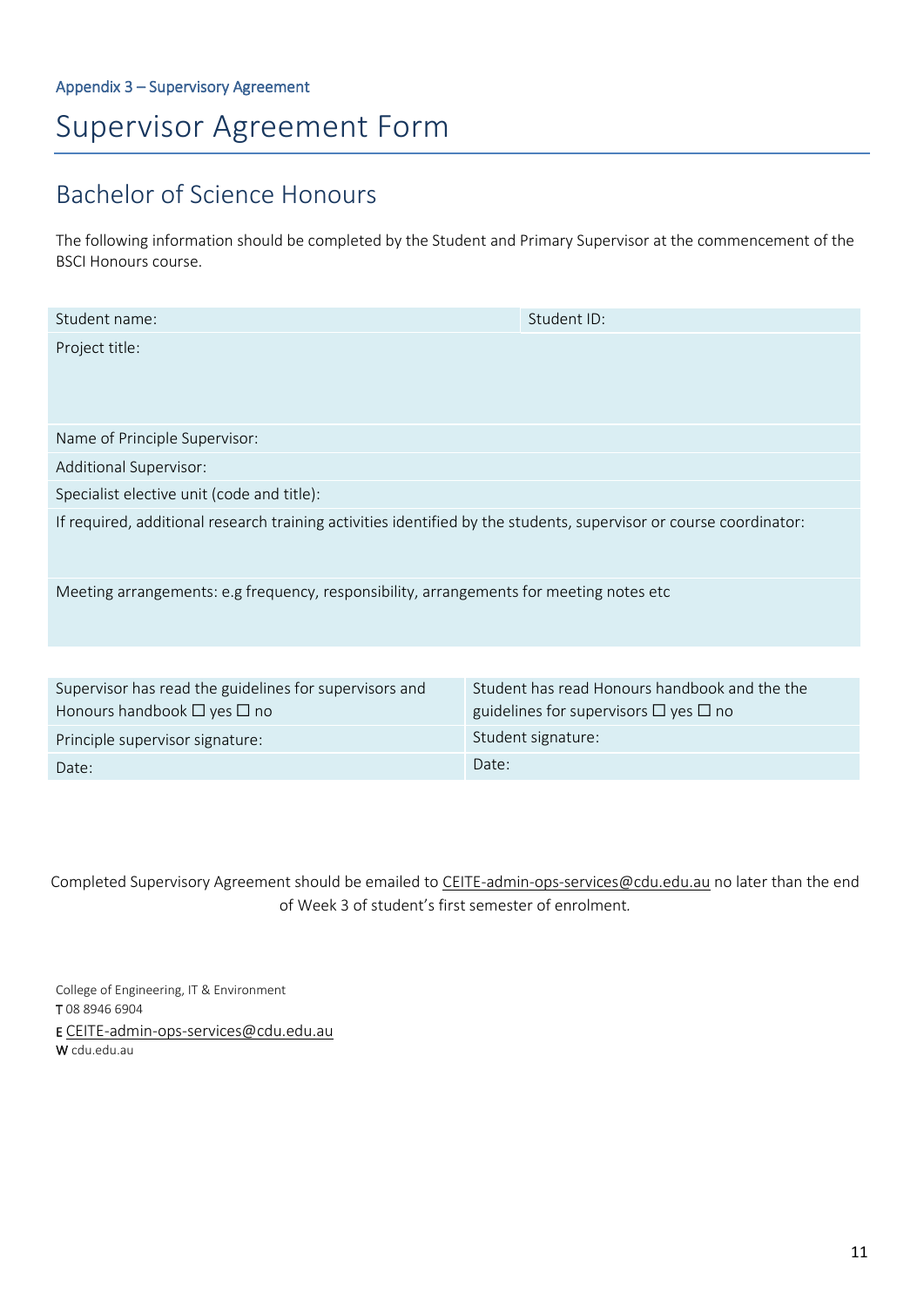# Appendix 4 – Process and criteria for evaluation of Honours Project Proposals

The proposal document and proposal seminar are hurdle assessments in the Honours program. Although not marked, this means that they must be completed to the satisfaction of the Honours Research Units coordinator, before the student will be recommended to continue with their project.

During the preparation of the proposal document and presentation, the supervisor is expected to assist the student with advice, regarding:

- Project structure, including aim and objectives,
- Key references,
- Methods and approach to be used,
- Editing required on the proposal document, and
- Design and content of the proposal seminar presentation, including attending at least one rehearsal.

This assistance is provided via regular collegial discussion and meetings. It is expected that the student and supervisor discuss the project generally well before the first semester of enrolment.

The Honours Course Coordinator will determine if a student is ready to pursue their research project, based upon:

- Advice of the student,
- Advice of the supervisor,
- Advice of other members of the relevant discipline (if required)
- The quality of the seminar presentation, and assessment of the quality of the project proposal.

Criteria for evaluating the quality of the proposal and the student's readiness to undertake the research project, and potential to successfully complete it, are:

- 1. Hypothesis/Aim and objectives that clear, logical, achievable and well justified,
- 2. Adequacy of resources (financial, physical, human, supervisory) to successfully complete the project,
- 3. Appropriateness of proposed methods for the project aims,
- 4. Appropriateness of the scope of the project for the time and other resources available to an Honours student,
- 5. Animal or human ethics clearance, or the likelihood of securing it within suitable time frame,
- 6. The student's ability to demonstrate appropriate conceptual and logical reasoning skills to successfully complete the project, with an appropriate level of independence, and
- 7. The student's ability to demonstrate a suitable level of written and oral communication skills to successfully complete the project.

The Honours Coordinator will make one of the following recommendations, based on this evaluation:

- 1. The student has a feasible project, is prepared, and is *advised to proceed* with the project as presented, OR
- 2. The student has a feasible project, but is not yet prepared and is *advised to undertake further preparation,*  while enrolled and according to an agreed new timeline; this may include requiring a second presentation and /or proposal, OR
- 3. The student has an unfeasible project, or is not likely to be prepared within the framework of their current enrolment and is *advised to withdraw without academic penalty –* the student may be advised about an alternative course or professional experience*.*

As required, the Honours Course Coordinator will seek discipline-specific advice on the feasibility, appropriateness of methods etc. before making a recommendation.